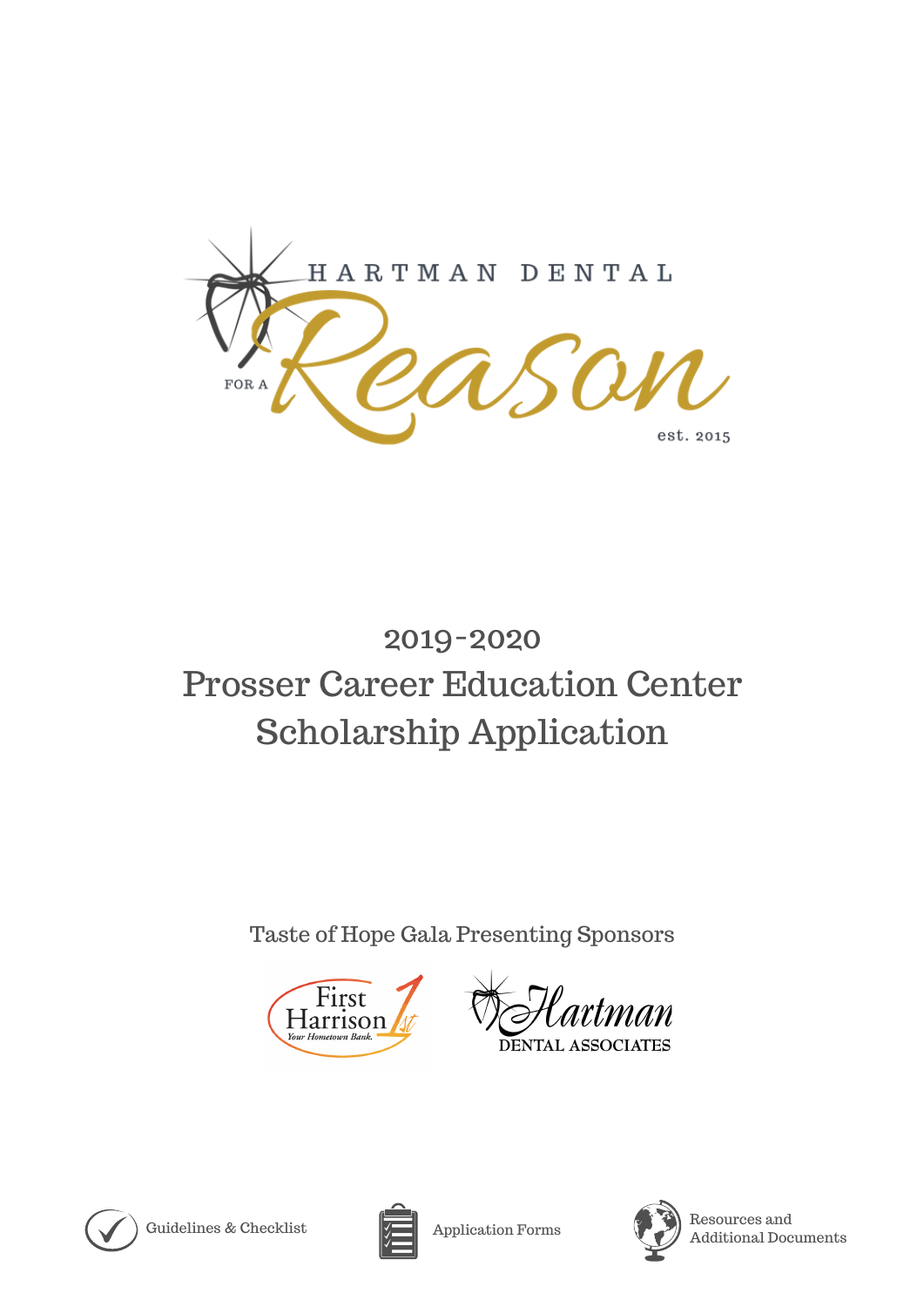

Taste of Hope Presenting Sponsors



A Word from our Team...

Dear Scholarship Applicant,

Congratulations on taking the plunge and applying for the 2019-2020 Hartman Dental for a Reason 501 (c)3 Scholarship. We understand that preparing for the future can be both difficult and a little scary. This scholarship opportunity has been created to ease potential financial hardship you may face during your journey to becoming a dental professional.

Before you begin completing the Hartman Dental for a Reason Scholarship Application, I wanted to share with you a little bit about our nonprofit organization, this scholarship, the Taste of Hope Gala, and our dental practice. Hartman Dental Associates, founded in 1994, continues to be led by our Chief Executive Officer Dr. Joseph Hartman, DDS. Despite Hartman Dental Associates' small beginning, we now have thirteen team members, a new building and advanced technology. While we continue to grow, one aspect of our team never changes- a passion for giving back to our community.

In 2015, Dr. Hartman and his wife, Karen, wanted to greater impact their beloved community and created a 501 (c)(3) organization called, Hartman Dental for a Reason. Dr. Hartman- an avid runner- wanted the nonprofit to also involve the people of their community while making a difference. In September 2015, the first annual Hartman Dental 5K kicked-off and was a hit with more than 200 registered participants The Hartman Dental 5K has since helped multiple nonprofit organizations including:

- Pat Harrison Cancer Resource Center at the Norton Cancer Institute
- Habitat for Humanity, Floyd and Clark Counties
- Brandon's House Counseling Center
- Scarlet's Hope
- Jan Loi Memorial Endowment Fund

After joining the team in May and experiencing my first Hartman Dental 5K, it was apparent that we needed a change. I proposed a new adventure and am proud to have you as one of our first applicants. On January 29, 2020, Hartman Dental for a Reason will be hosting our first annual Taste of Hope Charity Gala and will benefit students pursuing dental careers. The event will be a black tie optional evening reception at The Grand in Downtown New Albany and will feature Kentuckiana's best local chefs, live entertainment and keynote speakers- all of which are celebrating the future of dentistry.

Thank you for your dedication to the dental industry and I hope that we have the opportunity to support you in this journey. Our team at Hartman Dental Associates and Hartman Dental for a Reason wish you the best of luck during the application process. Please do not hesitate to reach out to me with questions or concerns.

Respectfully,

Emily Kunkel Director of Marketing & Communications Hartman Dental for a Reason 501(c)(3) Hartman Dental Associates

Office Line: (812) 948.6684 | Email: Marketing@Hartmandental.com | www.HartmanforaReason.com

Please submit applications via mail or in person to: Attn: Emily Kunkel, Hartman Dental for a Reason 2536 Charlestown Road New Albany, Indiana 47150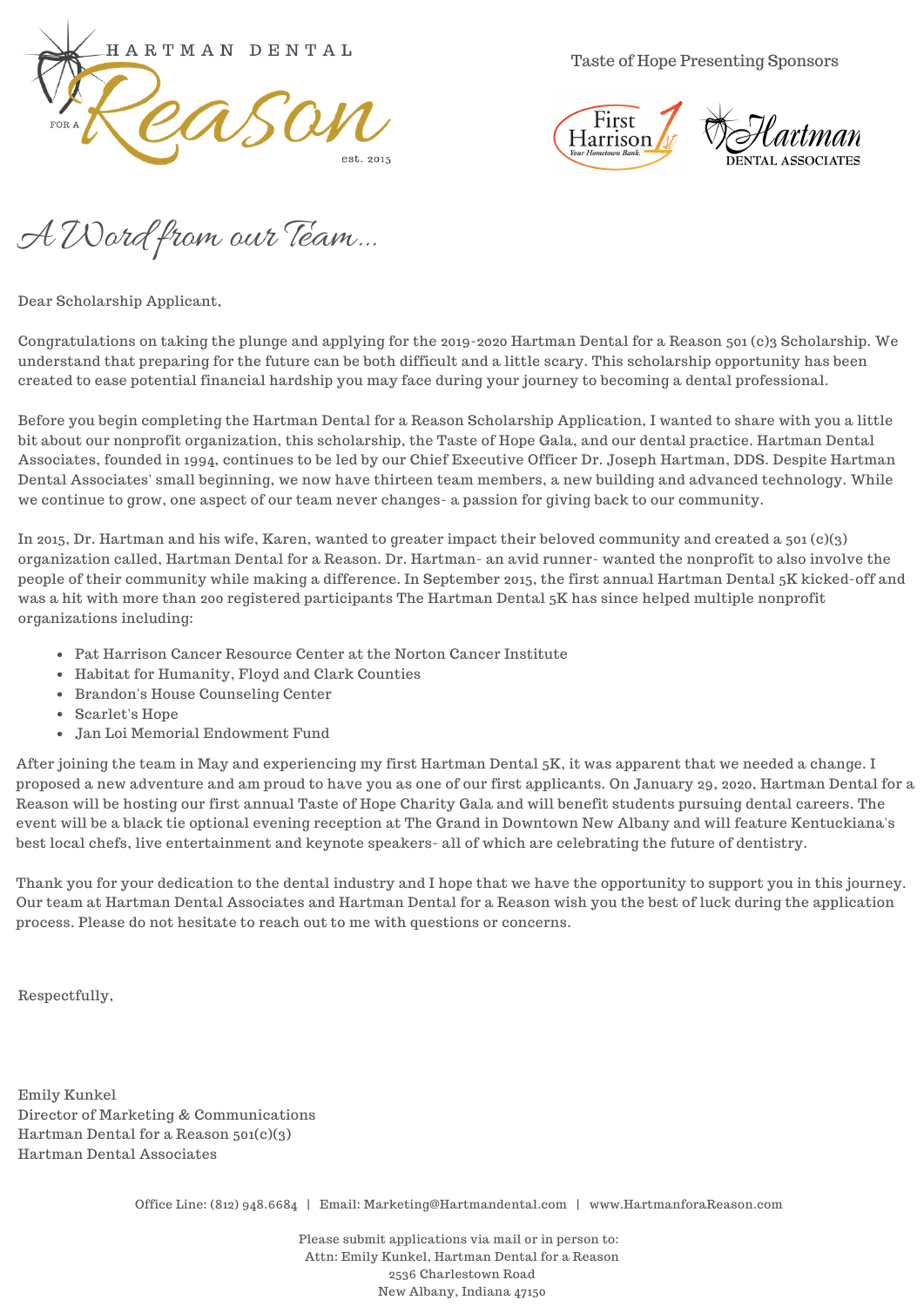

Applications are DUE: December 1, 2019 Please submit applications via mail or in person to: Hartman Dental for a Reason Attn: Emily Kunkel 2536 Charlestown Road New Albany, Indiana 47150

## Eligibility Requirements:

- Must be a United States citizen at the time of application.
- Must attend a Floyd, Harrison, Clark, Crawford, Scott, or Washington county high school.
- Must have a minimum GPA of 2.0 on a 4.0 scale.
- Current senior student, expected to graduate in the following year (2020).
- Must be in good standing with both their respective high school and the Prosser Career Education Center.

### Submission Requirements:

- Complete the application form.
- Attach unofficial transcript from your high school.
- Attach a current progress, report card, or course completed report from Prosser Career Education Center.
- Statement of Purpose (Example included within packet).
- (2) Professional Letters of Recommendation from non-family members/friends.

## Uses of Scholarship Funds:

- Tuition, books, fees (excluding room and board or general living expenses) for continuing education programs.
- Textbooks or preparation materials for certifications (i.e. Radiology Certification).
- Certification exam fees.
- Dental career related expenses (i.e. uniforms, protective gear, etc.).

# Additional information:

- This is a non-renewable scholarship.
- Monetary funds will be paid directly towards the institution or as a reimbursement with the appropriate paperwork (i.e. proof of purchase, receipts, etc.)
- Scholarships are awarded annually. Recipients will be notified by January 1 of their award and next steps. Students will be required to attend the Taste of Hope Gala on January 29, 2020 to receive recognition for their achievement.

# Application Checklist:

- Completed application form
- Completed Statement of Purpose
- (2) Professional Letters of Recommendation
- Unofficial transcript from your high school



Course Completion, Report Card, or Unofficial Transcript from Prosser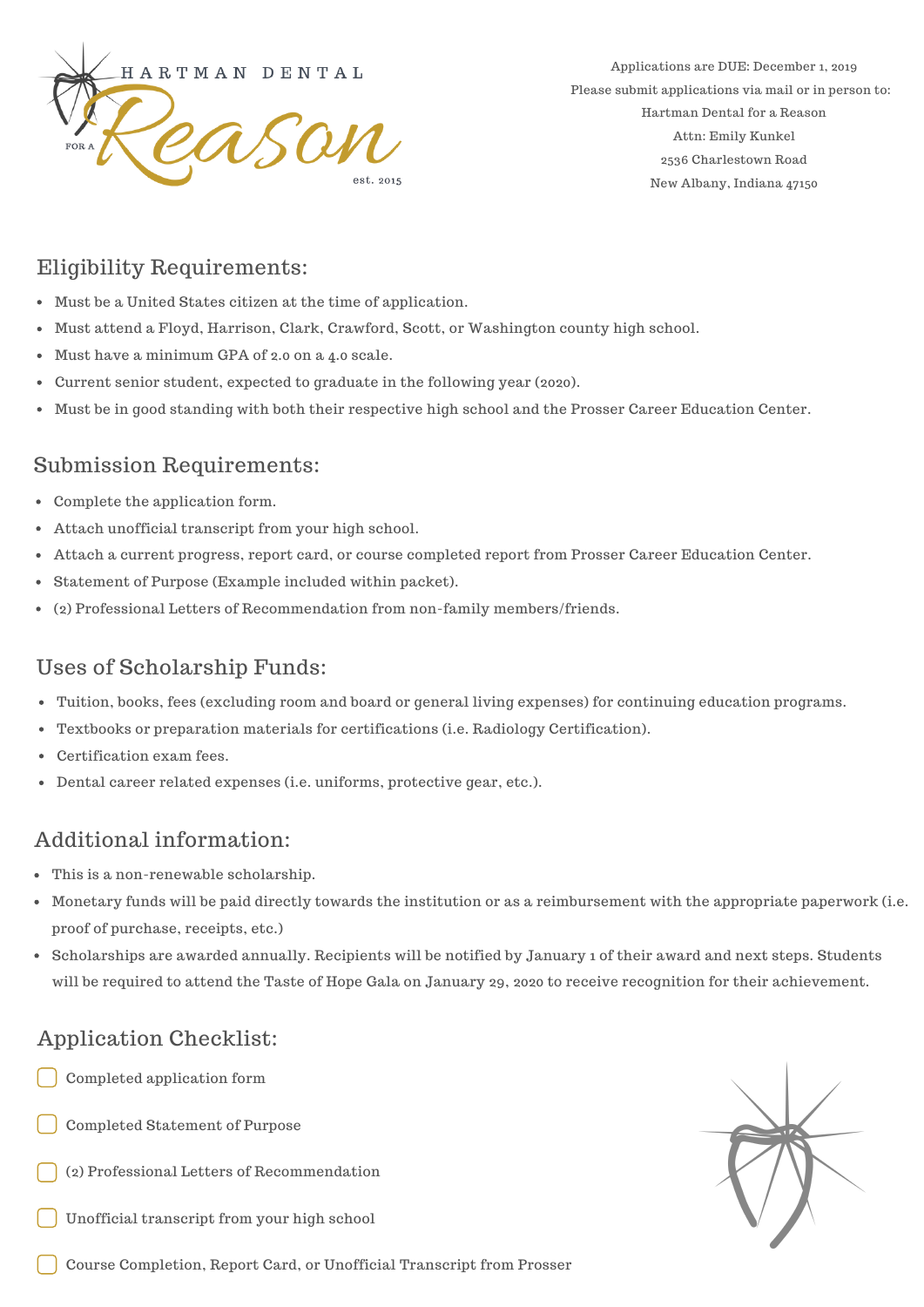

# Application form

Please send completed application form and all documentation listed under the "Application Checklist" section on page 3. Applications submitted without required documentation will be disqualified.

For questions or concerns, please contact: Emily Kunkel at Marketing@hartmandental.com

#### Part I. Applicant Information

#### Applications are due by: December 1, 2019

| Name (Last, First, Middle Initial)                                                                                                                                          |  | Date of Birth                                                   |  |
|-----------------------------------------------------------------------------------------------------------------------------------------------------------------------------|--|-----------------------------------------------------------------|--|
| <b>Street Address</b>                                                                                                                                                       |  | City, State, Zip Code                                           |  |
| Student phone number and type (mobile, home, etc.)                                                                                                                          |  | Student's email address                                         |  |
| Names of legal parents/guardians (please list all)                                                                                                                          |  |                                                                 |  |
| Do you know or are you related to anyone at Hartman Dental for a Reason, Hartman Dental Associates, or its' affiliates?<br>If so, please indicate who and the relationship: |  |                                                                 |  |
| Are you a senior student, preparing to graduate in 2020?<br>If you do not meet this criteria, you are ineligible for this scholarship.                                      |  | Yes, I am graduating in 2020<br>No, I am not graduating in 2020 |  |

#### Part II. Applicant's Educational Information

| Name of High School                                        | Current Cumulative GPA<br>(attach documentation)       |  |
|------------------------------------------------------------|--------------------------------------------------------|--|
| School Address                                             | City, State, Zip Code                                  |  |
| List any school activities                                 |                                                        |  |
| Name of Career Education Center                            | Current GPA/Grade in Program<br>(attach documentation) |  |
| School Address                                             | City, State, Zip Code                                  |  |
| Career Program: (ex. Public Safety, Health Services, etc.) |                                                        |  |

#### Part III. Applicant's Extra-Curricular and Community Activities

List any extra-curricular or community activities you are involved in: (Ex. Play trumpet in my high school band, etc.) Please use additional pages, if necessary.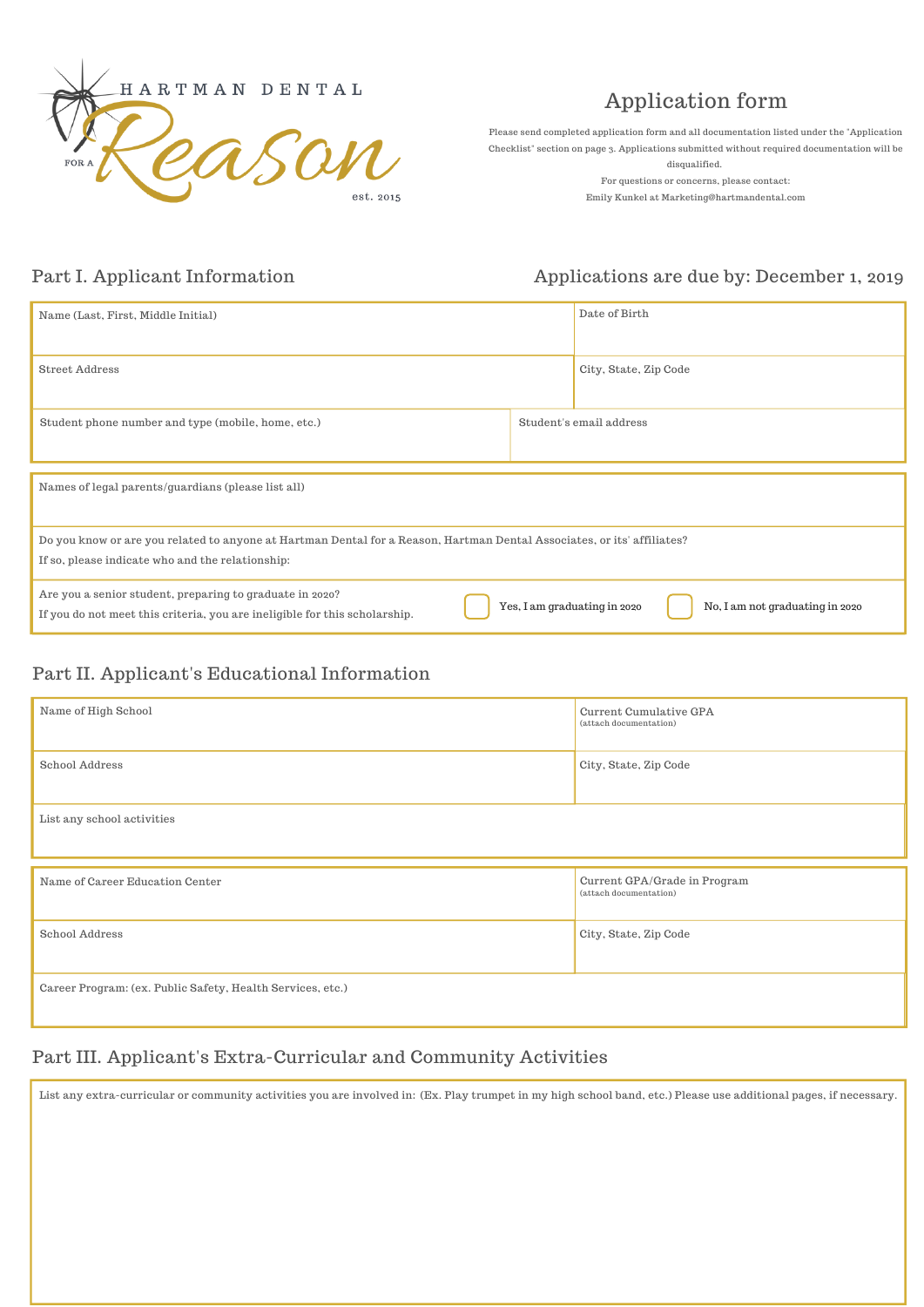

# Statement of Purpose Requirements & Formatting

# Statement of Purpose Information and Formatting Requirements

- You do not need to include your name on your Statement of Purpose as it will be submitted with your completed application.
- Documents with excessive errors are subject to disqualification.
- Documents must be typed, Times New Roman, 12 pt. font with 1" margins on all sides and double spaced.
- Document must not exceed TWO (2) pages.

#### What is a Statement of Purpose?

A Statement of Purpose is a written document, often submitted during the application process for scholarships or co llege admissions. These documents are used to evaluate a student's reasoning for their career/college choice and to al low the selection committee the opportunity to see the student's personality. Within your Statement of Purpose, st udents will share with our Board of Directors more information about you, your interests, future goals and aspir ations, why you aspire to fulfill these goals and future plans within your chosen career field. Often, a Statement of Purpos e and student personality may carry greater significance than a GPA or extra-curricular involvement.

#### Questions for Students

Your Statement of Purpose document should answer the questions below. Be aware, you do not have to follow this format and can arrange your Statement of Purpose any way you choose; however, please be sure the document is grammatically correct and illustrates your personality, dental journey, and hope for the future. Below is an example outline for your submission:

- Paragraph 1: Who are you and what do you want to do? Introduce yourself to our team and share your current education/career goals or objectives
- Paragraph 2: Why have you chosen the field of dentistry? What caught your attention? Share with us how you chose this career field and what you hope to accomplish throughout your time at Prosser.
- Paragraph 3: Why should you receive a scholarship from Hartman Dental for a Reason and be recognized at our First Annual Taste of Hope Gala? How would this scholarship assist in your future of dentistry? How would this scholarship be used? Share with our Board of Directors the reasoning for applying for this scholarship, why you should receive the funding, and how this scholarship would be beneficial to your education/future.
- Paragraph 4: What do you hope to achieve in the future? Are you planning to pursue further dental education? Work in a specific practice or dental specialty? Outline and discuss your goals within the field of dentistry and create a plan of action to fulfill your aspirations.

Please submit the completed application form and all documentation listed under the "Application checklist" section on page 3. Applications submitted without all required documents will not be viewed by the Board of Directors. For questions or concerns please contact: Emily Kunkel at Marketing@hartmandental.com